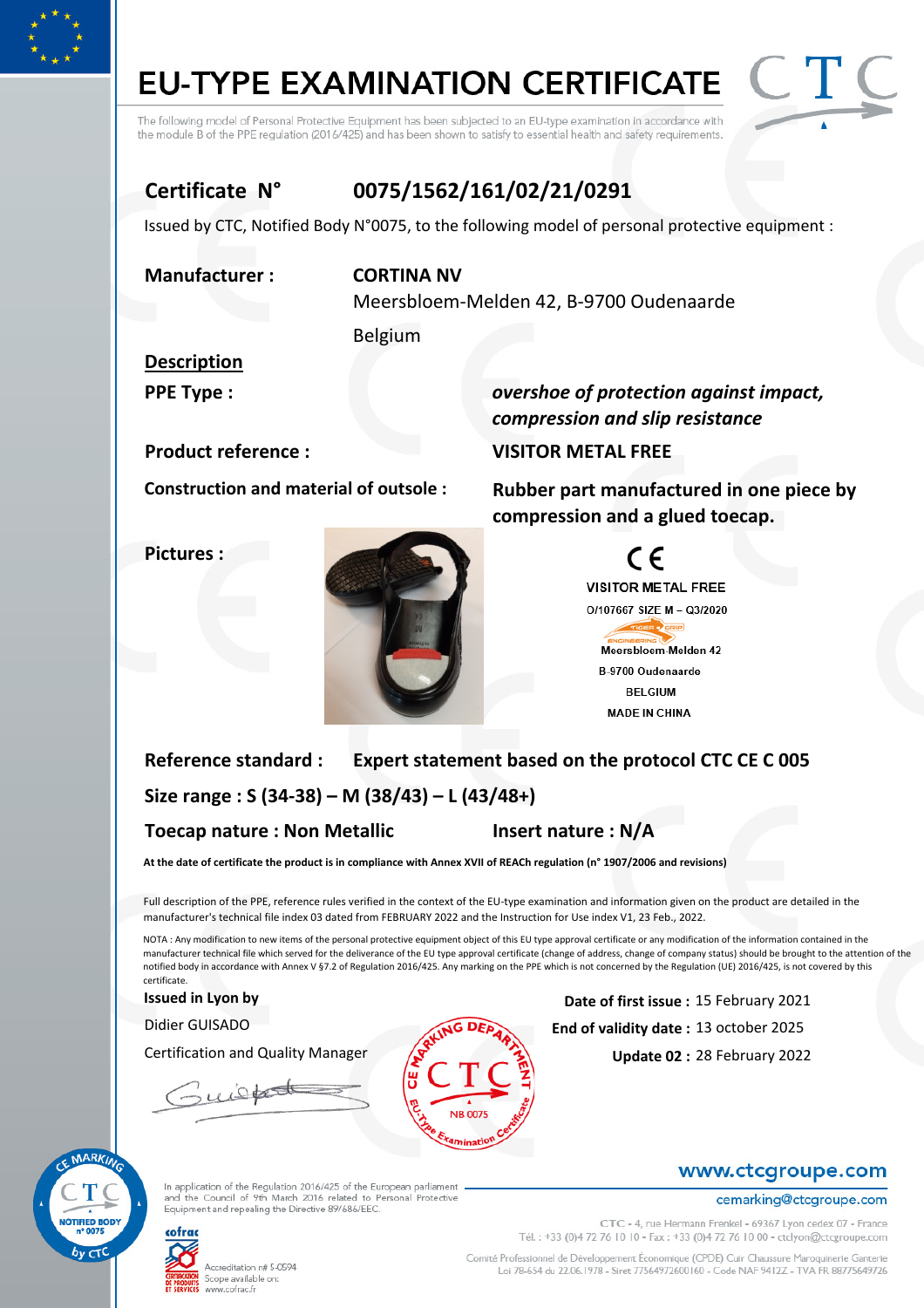### CORTINA NV

## MANUFACTURER'S TECHNICAL FILE

VISITOR METAL FREE Last update : 03 Reference of the product : Technical file index : FEBRUARY, 2022 Article code :  $\sqrt{2}$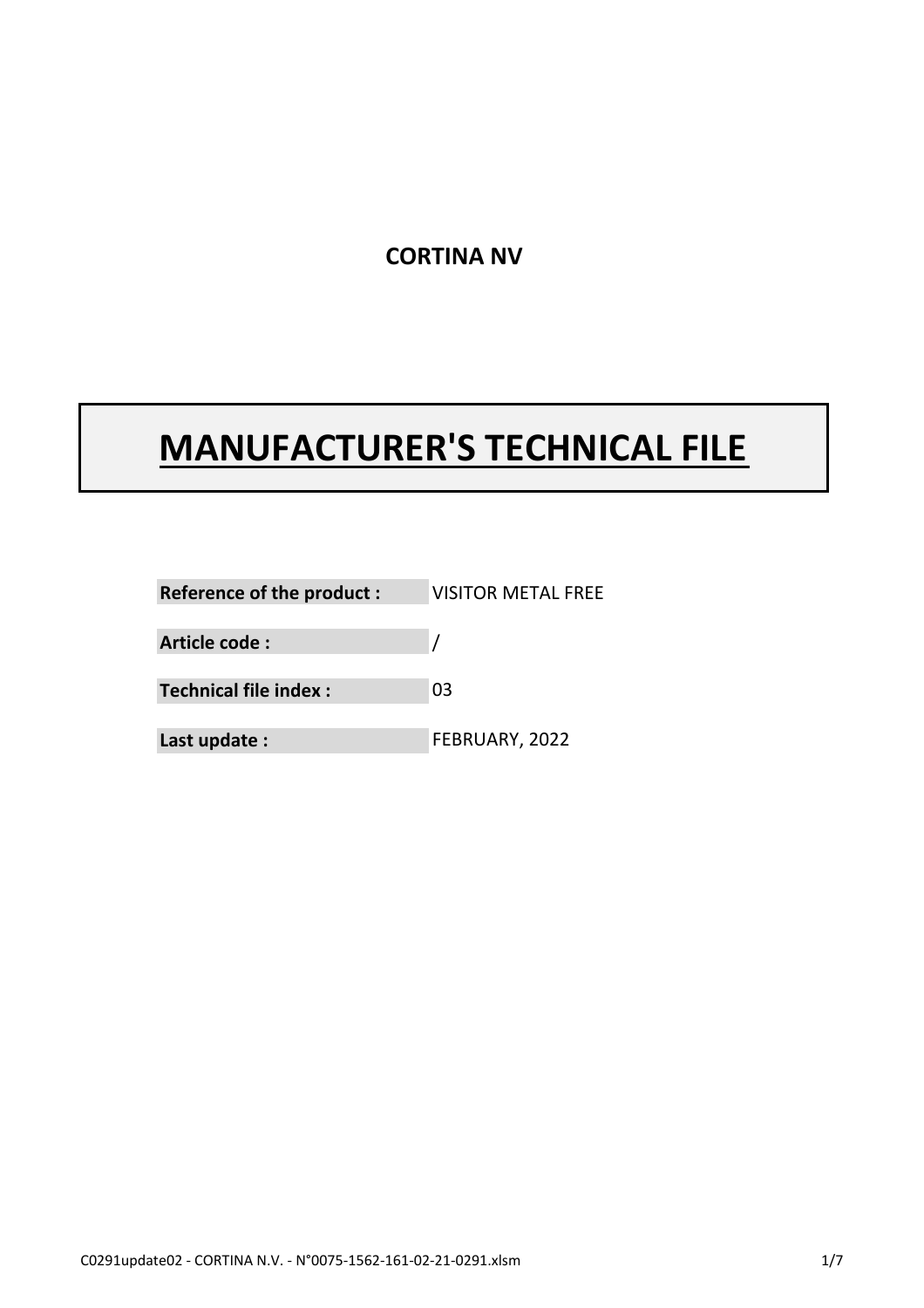### IDENTIFICATION

Article Code : Basic model Technical file index : Last update : Reference of the product : FEBRUARY, 2022 03 VISITOR METAL FREE /

#### Manufacturer :

#### CORTINA NV

Meersbloem-Melden 42, B-9700 Oudenaarde

tel : fax : 00 32 55 33 57 05 Belgium

#### Factory :

Hua Feng Rubber Plastic Products Co Ltd Han Xi Shui Industrial Quarter Cha Shan - Dong Guan City

**CHINA** Tel : 0086-769 -86413540 Fax : 0086-769-86413211

Tel : 0086 134 1271 8700 (SUSI WANG ) Dongguan Gaobu Lyter Safety Shoes Materials Factory **CHINA** N° 28-1 East centre Road, Gaobu Twon , Dongguan, Guangdong.china.

#### Authorised Representative :

tel: fax: website : www.safetyjogger.com CORTINA NV MEERSBLOEM-MELDEN 42, B-9700 OUDENAARDE BELGIUM 0032 55 33 57 05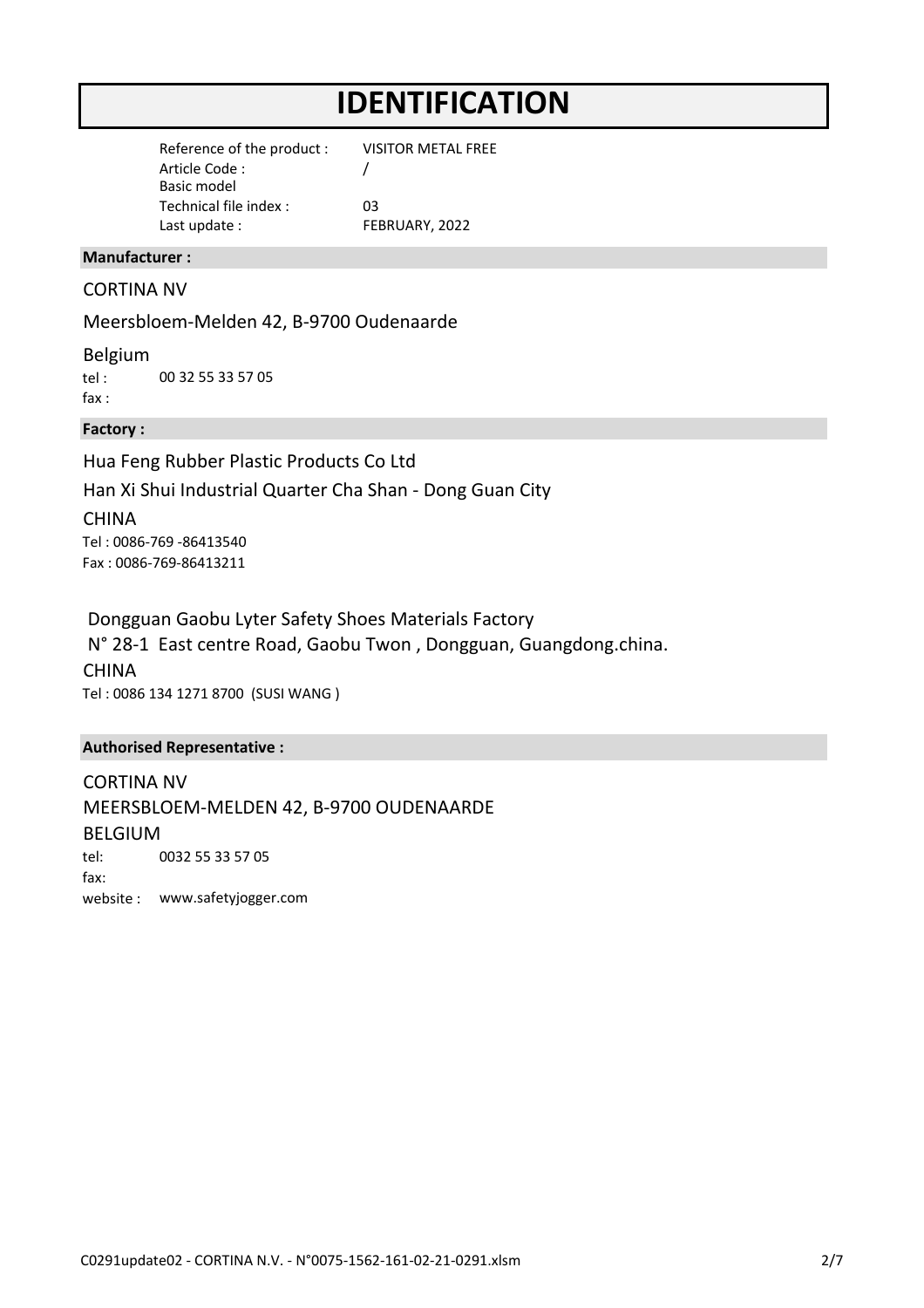### FOOTWEAR DESCRIPTION

#### Footwear description:

Overshoe to protect against falling objects on the toes impact and compression risks and slip resistance.

#### Visual description:

General view : Cassic Cutsole view :



Reference of the mould : MVMFTG02.2020

#### Range of sizes :

S (34-38) – M (38/43) – L (43/48+)

#### Construction and material of outsole :

Rubber part manufactured in one piece by compression and a glued toecap.

#### Field of use

Overshoe used for factory visits, airport areas, which requires protecting the feet (toes) from crushing, shocks and slipping. The characteristic of this overshoe: it is metal-free.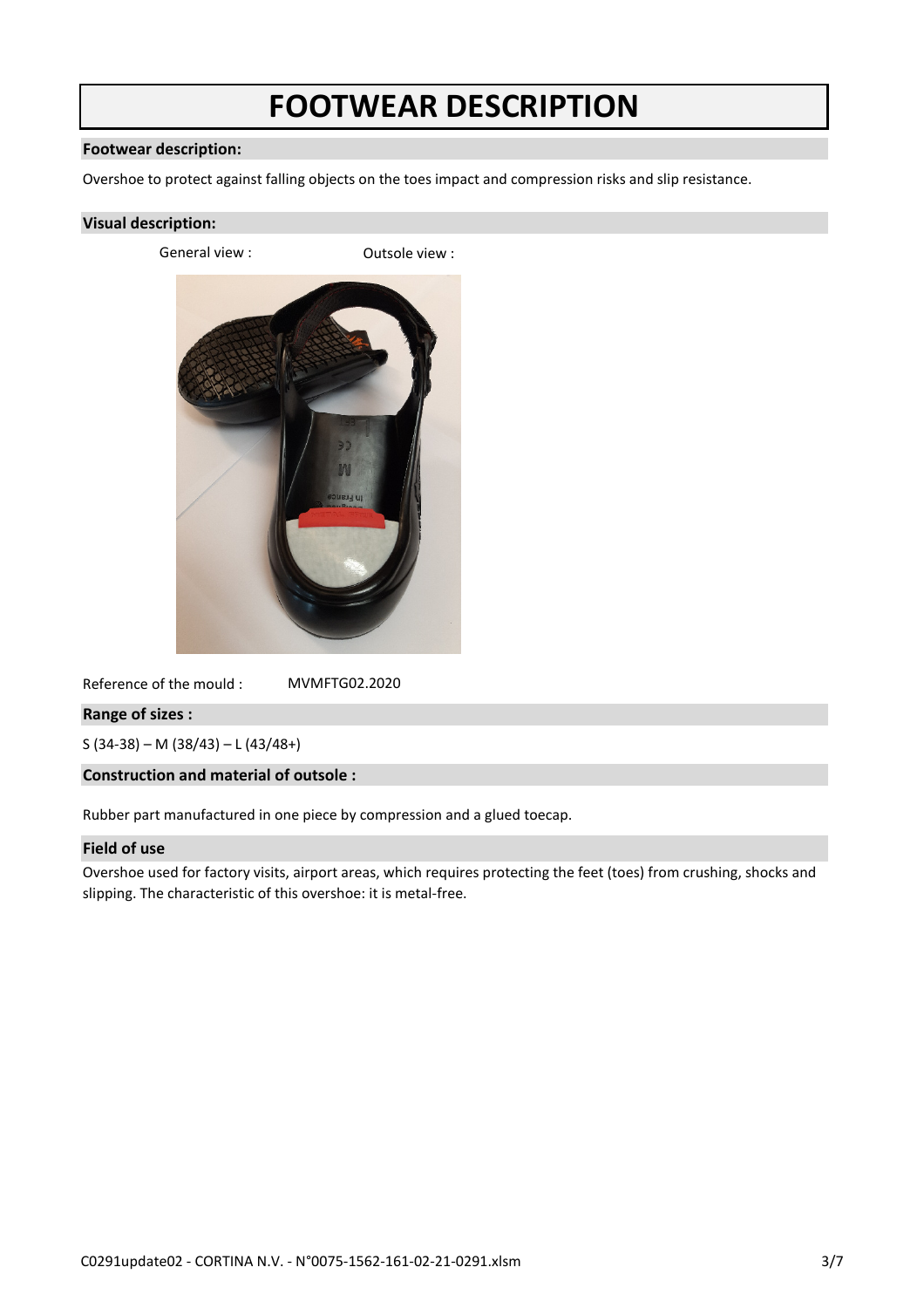| Risk assessment (Essential Health and Safety Requirement. Annex II - PPE Regulation) |                                                                                                                                                                                                                                                                                                                   |                                  |                                          |                         |  |  |
|--------------------------------------------------------------------------------------|-------------------------------------------------------------------------------------------------------------------------------------------------------------------------------------------------------------------------------------------------------------------------------------------------------------------|----------------------------------|------------------------------------------|-------------------------|--|--|
|                                                                                      |                                                                                                                                                                                                                                                                                                                   | <b>Applicable</b>                | <b>Covered by</b>                        |                         |  |  |
|                                                                                      | Requirements defined in the Annex II §1 are applicable<br>to all PPE                                                                                                                                                                                                                                              | $\boxed{\checkmark}$             | $\checkmark$                             | <b>Expert statement</b> |  |  |
| §1                                                                                   |                                                                                                                                                                                                                                                                                                                   |                                  | $\overline{\checkmark}$                  | Instruction for use     |  |  |
|                                                                                      |                                                                                                                                                                                                                                                                                                                   |                                  | $\overline{\checkmark}$                  | Marking                 |  |  |
|                                                                                      | <b>Manufacturer's instructions and information is available</b>                                                                                                                                                                                                                                                   | ☑                                | $\checkmark$                             | <b>Expert statement</b> |  |  |
| §1.4                                                                                 |                                                                                                                                                                                                                                                                                                                   |                                  | $\overline{\checkmark}$                  | Instruction for use     |  |  |
|                                                                                      |                                                                                                                                                                                                                                                                                                                   |                                  |                                          | Marking                 |  |  |
| §2.4                                                                                 | If it is known that the design performance of new PPE<br>may be significantly affected by ageing, the month and<br>year of manufacture and/or, if possible, the month and<br>year of obsolescence must be indelibly and<br>unambiguously marked on each item of PPE placed on<br>the market and on its packaging. | $\boxed{\mathcal{S}}$            |                                          | Standard                |  |  |
|                                                                                      |                                                                                                                                                                                                                                                                                                                   |                                  | $\vert \vee \vert$                       | Instruction for use     |  |  |
|                                                                                      |                                                                                                                                                                                                                                                                                                                   |                                  | $ \hspace{.06cm}\sqrt{ } \hspace{.06cm}$ | Marking                 |  |  |
|                                                                                      | PPE incorporating components which can be adjusted or<br>removed by the user                                                                                                                                                                                                                                      |                                  |                                          | Standard                |  |  |
| §2.9                                                                                 |                                                                                                                                                                                                                                                                                                                   | $\sqrt{}$                        | $\overline{\checkmark}$                  | Instruction for use     |  |  |
|                                                                                      |                                                                                                                                                                                                                                                                                                                   |                                  |                                          | Marking                 |  |  |
|                                                                                      | PPE bearing one or more identification markings or<br>indicators directly or indirectly relating to health and<br>safety                                                                                                                                                                                          |                                  | $\overline{\checkmark}$                  | <b>Expert statement</b> |  |  |
| §2.12                                                                                |                                                                                                                                                                                                                                                                                                                   | ☑                                | $\overline{\mathcal{L}}$                 | Instruction for use     |  |  |
|                                                                                      |                                                                                                                                                                                                                                                                                                                   |                                  | $\checkmark$                             | Marking                 |  |  |
|                                                                                      | <b>Multi-risk PPE</b>                                                                                                                                                                                                                                                                                             | $\boxed{\checkmark}$             | $\checkmark$                             | <b>Expert statement</b> |  |  |
| §2.14                                                                                |                                                                                                                                                                                                                                                                                                                   |                                  | $\checkmark$                             | Instruction for use     |  |  |
|                                                                                      |                                                                                                                                                                                                                                                                                                                   |                                  | $\overline{\checkmark}$                  | Marking                 |  |  |
|                                                                                      | The PPE is intended to protect against impact caused by<br>falling or ejected objects and collisions of parts of the<br>body with an obstacle                                                                                                                                                                     | $\boxed{\checkmark}$             | $\checkmark$                             | Standard                |  |  |
| §3.1.1                                                                               |                                                                                                                                                                                                                                                                                                                   |                                  | $\checkmark$                             | Instruction for use     |  |  |
|                                                                                      |                                                                                                                                                                                                                                                                                                                   |                                  |                                          | Marking                 |  |  |
|                                                                                      | The PPE is intended to protect against falls due to<br>slipping                                                                                                                                                                                                                                                   | $\boxed{\mathcal{S}}$            | $\vee$                                   | Standard                |  |  |
| §3.1.2.1                                                                             |                                                                                                                                                                                                                                                                                                                   |                                  | $\checkmark$                             | Instruction for use     |  |  |
|                                                                                      |                                                                                                                                                                                                                                                                                                                   |                                  |                                          | Marking                 |  |  |
|                                                                                      |                                                                                                                                                                                                                                                                                                                   | $\sqrt{}$                        | $\checkmark$                             | Standard                |  |  |
| §3.2                                                                                 | The PPE is intended to protect against static<br>compression of a part of the body                                                                                                                                                                                                                                |                                  | $\overline{\checkmark}$                  | Instruction for use     |  |  |
|                                                                                      |                                                                                                                                                                                                                                                                                                                   |                                  |                                          | Marking                 |  |  |
| §3.3                                                                                 | The PPE is intended to protect against mechanical<br>injuries                                                                                                                                                                                                                                                     | $\boxed{\checkmark}$<br>$\sim$ . | $\checkmark$                             | Standard                |  |  |
|                                                                                      |                                                                                                                                                                                                                                                                                                                   |                                  | ☑                                        | Instruction for use     |  |  |
|                                                                                      |                                                                                                                                                                                                                                                                                                                   |                                  |                                          | Marking                 |  |  |
|                                                                                      |                                                                                                                                                                                                                                                                                                                   |                                  |                                          |                         |  |  |

### FOOTWEAR CONSTITUTION

|                           | Ref            | Material                                                                                          | Color               |
|---------------------------|----------------|---------------------------------------------------------------------------------------------------|---------------------|
| <b>UPPER</b><br>TVITG1.11 |                | Caoutchouc                                                                                        | <b>Noir</b>         |
| <b>OUTSOLE</b>            | SVITG1.11      | Caoutchouc                                                                                        | <b>Noir</b>         |
| <b>TOE CAP</b>            | ROE MF 7/11/12 | Fibre de verre                                                                                    | Grise               |
| <b>DECORATIVE</b>         |                | Attache en PU thermo-soudé et cousu<br>à du velcro (mâle et femelle)                              | Noir                |
| <b>ELEMENTS</b>           |                | Becquet de 3 couleurs différentes sur la<br>coque pour indiquer la taille de la sur-<br>chaussure | Bleu, rouge et vert |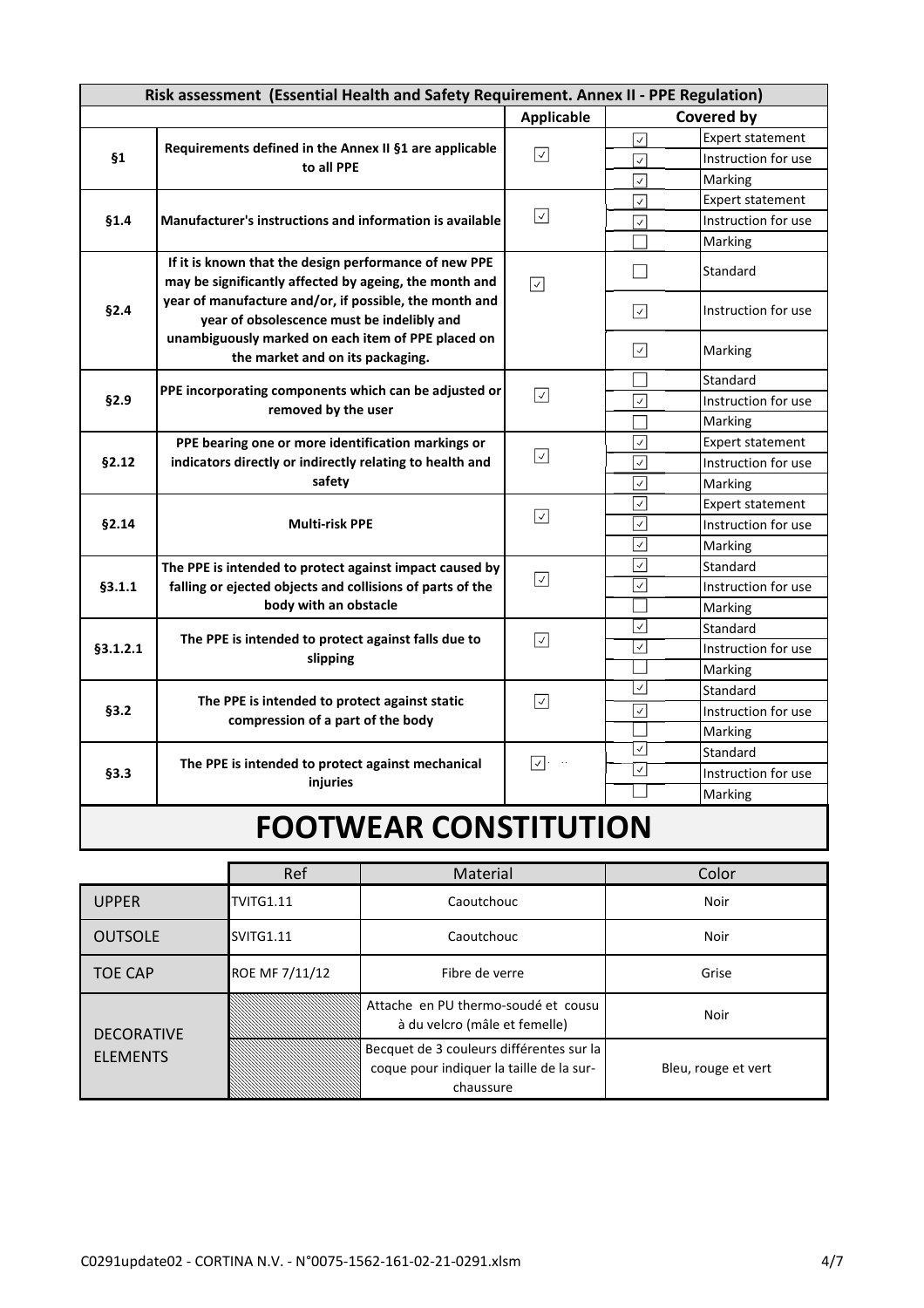## PROTECTION SCOPE

#### Basic requirements :

This product has been designed to be a safety overshoe

Compliance with the essential requirements of the Regulation 2016/425 has been verified by "expert statment" and by using following technical rules :

Protocol CTC CE C 005 based on requirements of standard EN ISO 20345:2011 and innocuousness

- 5.3.2.1 toecap generalities
- 5.3.2.2 internal length of toecap
- 5.3.2.3 impact (200 J)
- 5.3.2.4 compression (15 KN)
- 5.3.2.5 behaviour of toecap (non-metallic) (EN12568:2010)
- 5.3.4 ergonomy

5.3.5 slip resistance flat requirement concerning the value of the coeffcient of friction of ceramic tiles floor with dtetgent solution and steel floor with glycerol

- 5.4.2 Thickness of the upper
- 5.4.4 tensile properties of the upper
- 5.4.5 Flexing resistance of the upper
- 5.8.1.1 thickness (cleated outsole)
- 5.8.1.2 cleated area
- 5.8.1.3 cleat height
- 5.8.2 tear strength
- 5.8.3 abrasion
- 5.8.4 rigidity / flexing resistance
- 6.4.2 Resistance to fuel oil
- organo-tins on outsole
- PAH on rubber

At the date of certificate, the product is in compliance with Annex XVII of European REACh regulation (n° 1907/2006 and revisions)

It is a category II product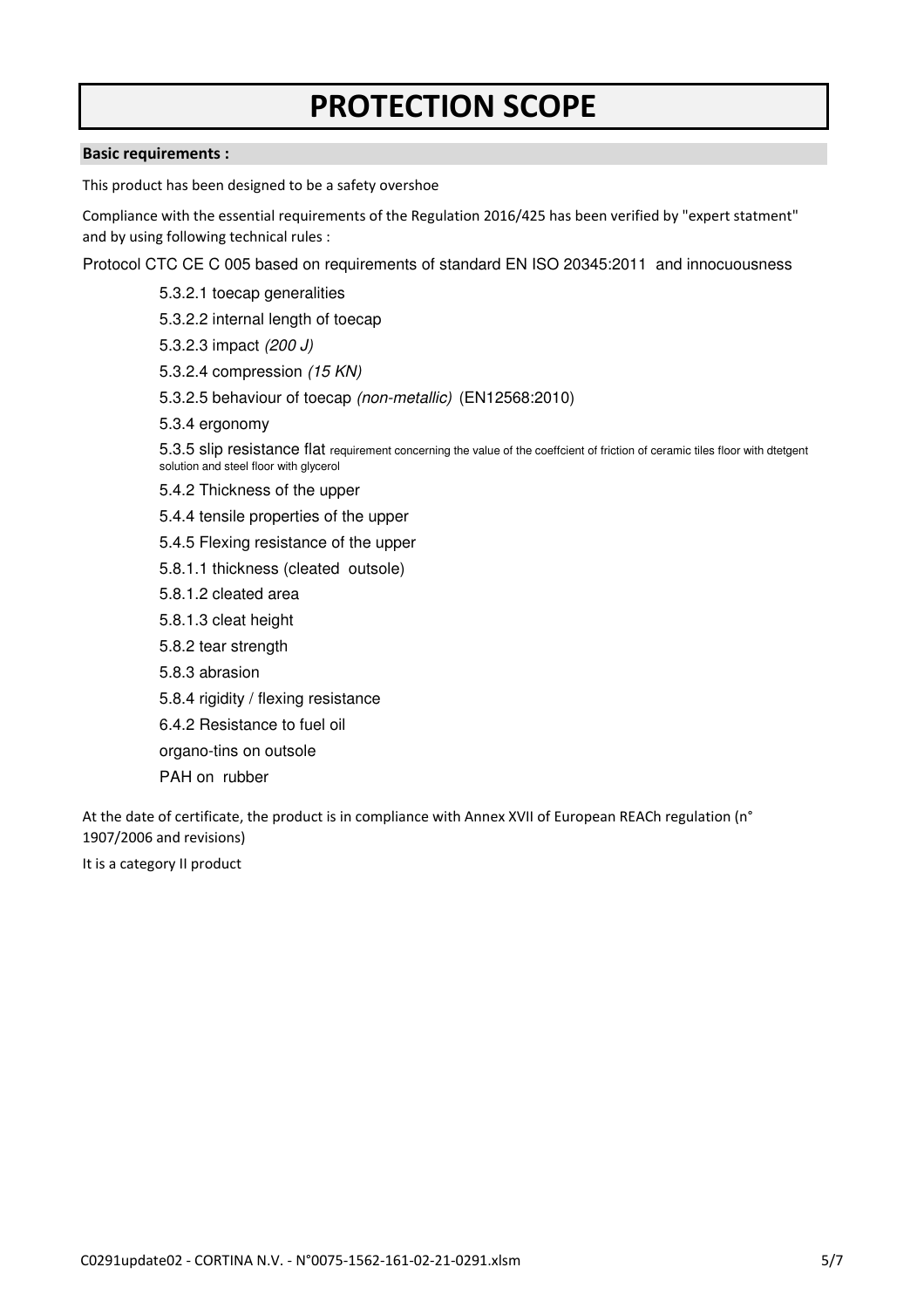### MARKING - PACKAGING

#### Information printed on the footwear :

- \* Logo of the Manufacturer
- \* Logo C€
- Manufacturer's type designation
- Postal address of manufacturer
- Footwear's reference VISITOR METAL FREE

/

- Article code
	- Size
- Year of manufacture and at least quarter
- The number and year of the Standard used
- The symbol(s) of the additional requirements

#### Marking example :



The location of marking is : Marking inside each foot

#### Method of marking on the footwear :

Included in the mould

#### Packaging :

Each pair is packed in a nylon bag with drawstring

#### References of test reports performed in order to verify the compliance with the requirements of the technical rules :

| Laboratory | Reference    |
|------------|--------------|
| CTC.       | L200304403 1 |
| CTC.       | L200304425 2 |
| CTC.       | L200304450 1 |